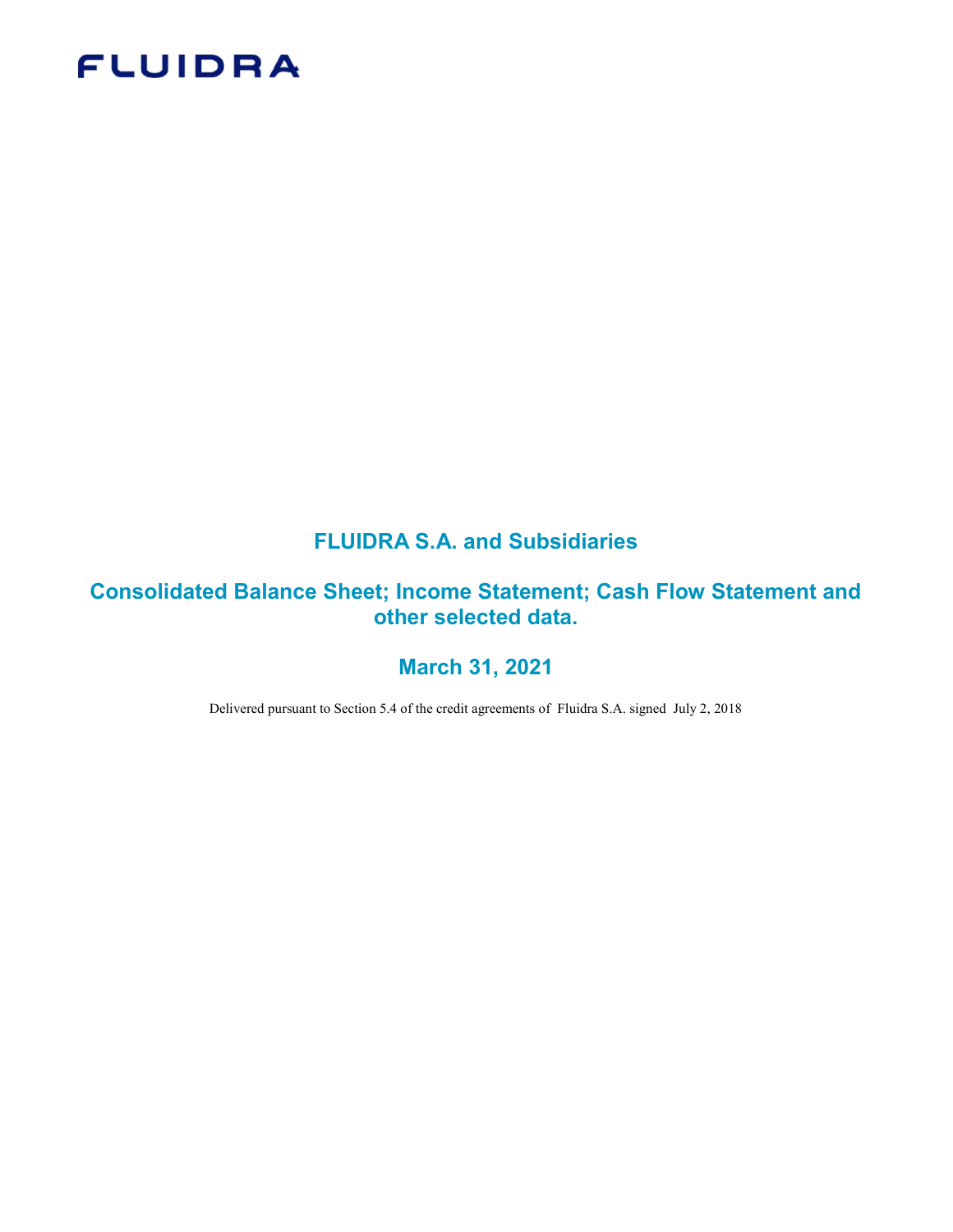#### Nature and principal activies of the Group.

Fluidra, S.A. (hereinafter the Company) was incorporated as a limited liability company for an indefinite period in Girona on October 3, 2002 under the name Aquaria de Inv. Corp., S.L., and changed to its current name on September 17, 2007.

The Company's corporate purpose and activity consists in the holding and use of equity shares, securities and other stock, and advising, managing and administering the companies in which the Company holds an ownership interest.

The Company is domiciled at Avenida Francesc Macià, nº 60, planta 20, in Sabadell (Barcelona).

The Group's activities consist in the manufacture and distribution of equipment, accessories and consumables for swimmingpools, irrigation and water treatment.

Fluidra, S.A. is the parent company of the Group comprising the subsidiaries detailed in the accompanying Appendix I of the consolidated financial statements for the year 2020 (hereinafter Fluidra Group or the Group). Additionally, the Group holds ownership interests in other entities, which are also detailed in Appendix I.

Fluidra´s share capital consists of 112.629.070 ordinary shares with a par value of Euro 1 each, fully subscribed. On October 31, 2007, the "Company" completed its initial public offering process through the public offering of 44.082.943 ordinary shares with a par value of Euro 1 each.

These shares representing share capital are listed on the Barcelona and Madrid stock exchanges, and also on the continuous market.

On July 2, 2018 Fluidra, S.A. carried out a capital increase for a nominal amount of Euro 83.000.000 by issuing and circulating 83,000,000 new ordinary shares of Euro 1 par value each, which were fully subscribed by the sole shareholder of Piscine Luxembourg Holdings 2 S.à r.l. (penultimate holder of the Luxembourgian company Zodiac Pool Solutions S.à.r.l. holding company of the Zodiac Group) without entitlement, as per article 304.2 of the Spanish Corporations Act, to any preferential subscription rights. The difference between the fair value of the equity received by Fluidra, S.A. by virtue of the merger and the par value of the new shares was allocated to share premium.

#### Basis of Preparation

This Balance Sheet, Income Statement and Cash Flow Statement have been prepared from the accounting records of Fluidra, S.A. and the companies included in the Group, according to the going concern principle. This Balance Sheet, Income Statement and Cash Flow Statement have been prepared in accordance with the International Financial Reporting Standards. These financial statements do not include all disclosures required for annual financial statements, nor for IAS 34 "Interirm Financial Reporting" as adopted by the European Union (IFRS-EU) and shall be read together with the consolidated financial statements for the years ended December 31, 2020 and 2019 prepared in accordance to IFRS-EU.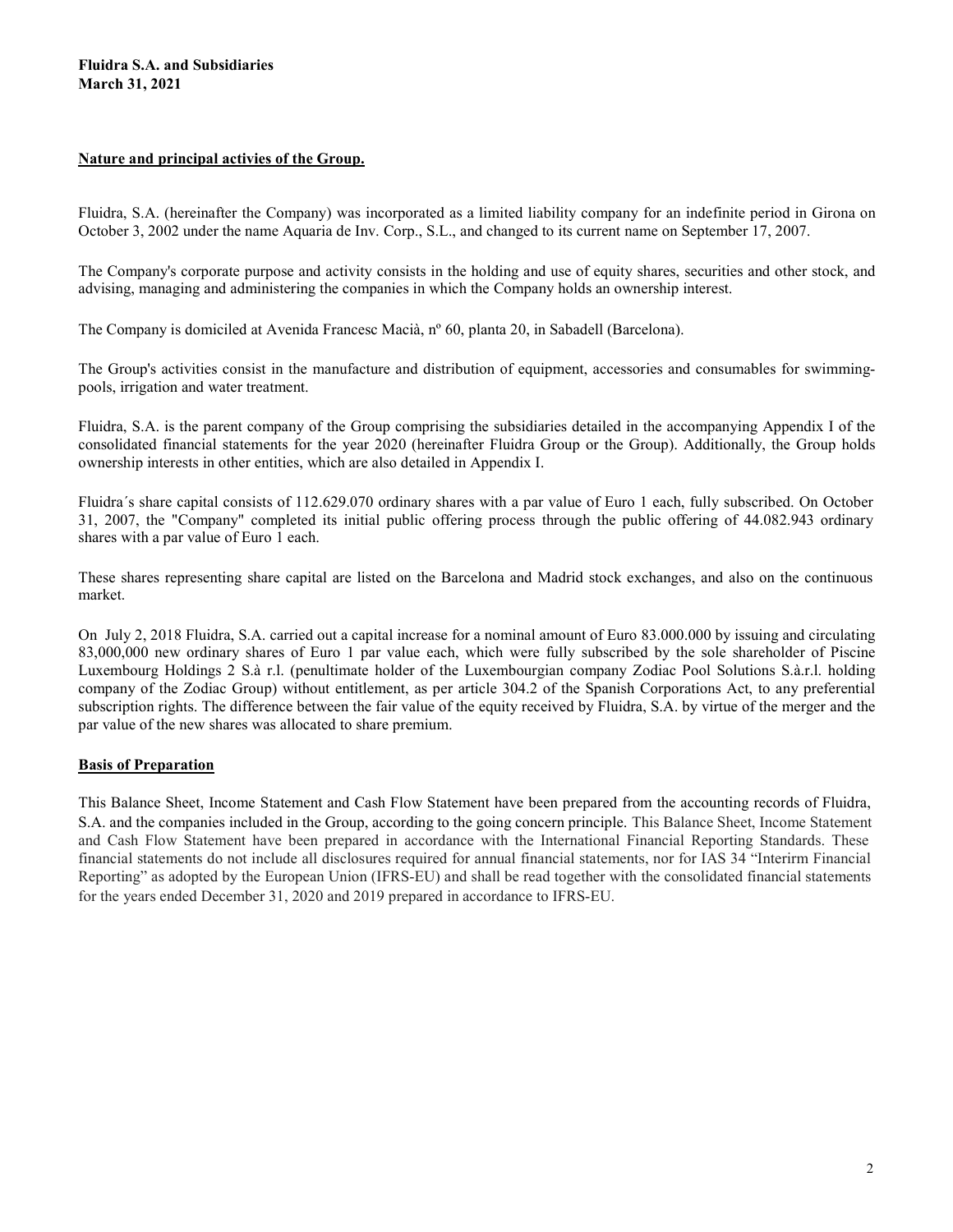#### Selected Definitions

Consolidated Adjusted EBITDA ("EBITDA"): represents the Group's operating result before depreciation, amortization, impairment losses, and unusual and non-recurring adjustments, as defined in Fluidra's credit agreements.

Consolidated Total Debt: as defined in Fluidra´s credit agreements, it means the aggregate principal amount of funded Indebtness of Holdings and its Restricted Subsidiaries outstanding on such date and determined on a consolidation basis.

The Group in the annual financial statements includes a definition for EBITDA (referred to as Reported EBITDA) and Net Financial Debt. These two magnitudes are periodically reported to shareholders and included in the annual financial statements, therefore we have included a reconciliation between them and those required by the credit agreements mentioned above.

### **Business Overview**

For the Business Overview please refer to www.fluidra.com - Shareholders and Investors - Regulatory Filings – 2021 1st Quarter Results.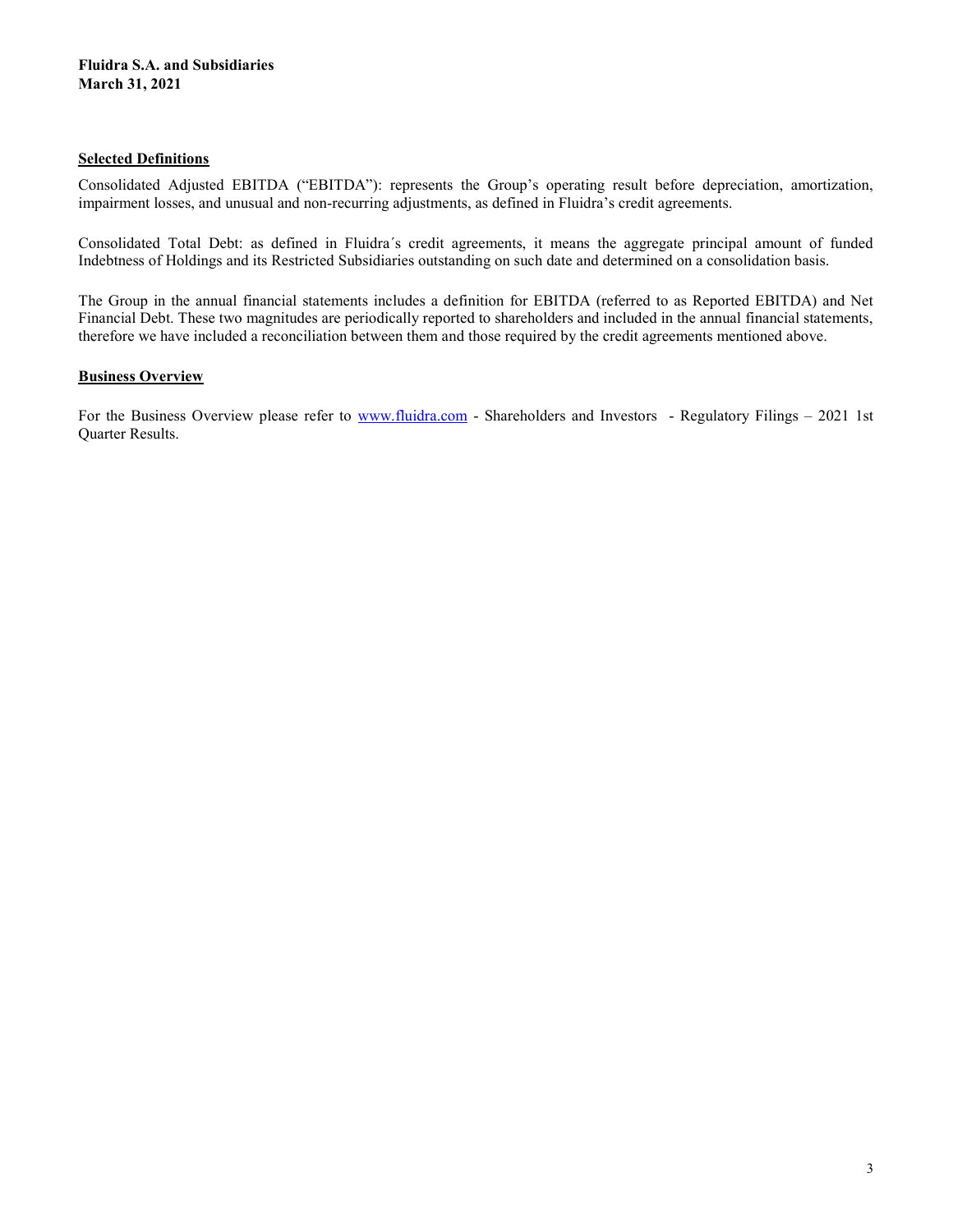#### BALANCE SHEET

| idra S.A. and Subsidiaries                                         |                          |                           |
|--------------------------------------------------------------------|--------------------------|---------------------------|
|                                                                    |                          |                           |
| rch 31, 2021                                                       |                          |                           |
| <b>BALANCE SHEET</b><br>(Thousands of Euros)                       |                          |                           |
| Assets                                                             | 31/3/2021                | 31/3/2020                 |
|                                                                    |                          |                           |
| Property, Plant and Equipment<br>Investment property               | 130.415<br>3.167         | 119.731<br>3.148          |
| Goodwill<br>Other intangible assets                                | 1.218.818<br>710.487     | 1.124.492<br>741.980      |
| Rights of Use assets<br><b>Equity-Accounted Investments</b>        | 121.129<br>29            | 111.278<br>$\blacksquare$ |
| Non-current financial assets                                       | 4.694                    | 7.030                     |
| Other account receivables<br>Deferred tax assets                   | 3.652<br>92.450          | 2.192<br>96.729           |
| Total non-current assets                                           | 2.284.841                | 2.206.580                 |
| Non-current assets held for sale                                   | $\overline{\phantom{a}}$ | $\sim$                    |
| Inventories<br>Trade and other receivables                         | 376.558<br>476.741       | 309.576<br>427.711        |
| Other current financial assets<br>Derivative financial instruments | 10.717<br>816            | 9.570<br>1.661            |
| Cash and cash equivalents                                          | 90.758                   | 120.240                   |
| Total current assets                                               | 955.590                  | 868.758                   |
| <b>TOTAL ASSETS</b>                                                | 3.240.431                | 3.075.338                 |
| Equity                                                             |                          |                           |
| Share Capital                                                      | 195.629                  | 195.629                   |
| Share Premium<br>Retained earnings and other reserves              | 1.148.591<br>303.603     | 1.148.591<br>117.722      |
| Interim dividend                                                   | (40.752)                 | $\blacksquare$            |
| Treasury shares<br>Other comprehensive income                      | (70.630)<br>(36.783)     | (14.323)<br>5.132         |
| Equity attributed to equity holders of the parent                  | 1.499.658                | 1.452.751                 |
| Non-controlling interests                                          | 7.416                    | 6.088                     |
| Total equity                                                       | 1.507.074                | 1.458.839                 |
| Liabilities                                                        |                          |                           |
| Debt with Financial Institutions                                   | 687.188                  | 708.574                   |
| Lease liabilities<br>Derivative financial instruments              | 109.597<br>14.285        | 98.059<br>22.491          |
| Deferred tax liabilities<br>Provisions                             | 171.462<br>13.683        | 190.484<br>11.534         |
| Government grants<br>Other non-current liabilities                 | 201<br>8.210             | 269                       |
| Total non-current liabilities                                      | 1.004.626                | 26.057<br>1.057.468       |
| Liabilities linked to non-current assets held for sale             | $\overline{\phantom{a}}$ | $\sim$                    |
| Debt with Financial Institutions                                   | 246.987                  | 211.071                   |
| Lease liabilities<br>Trade and other payables                      | 25.215<br>412.891        | 22.596<br>295.875         |
| Provisions<br>Derivative financial instruments                     | 42.819<br>819            | 29.166<br>323             |
| Total current liabilities                                          | 728.731                  | 559.031                   |
| TOTAL EQUITY AND LIABILITIES                                       | 3.240.431                |                           |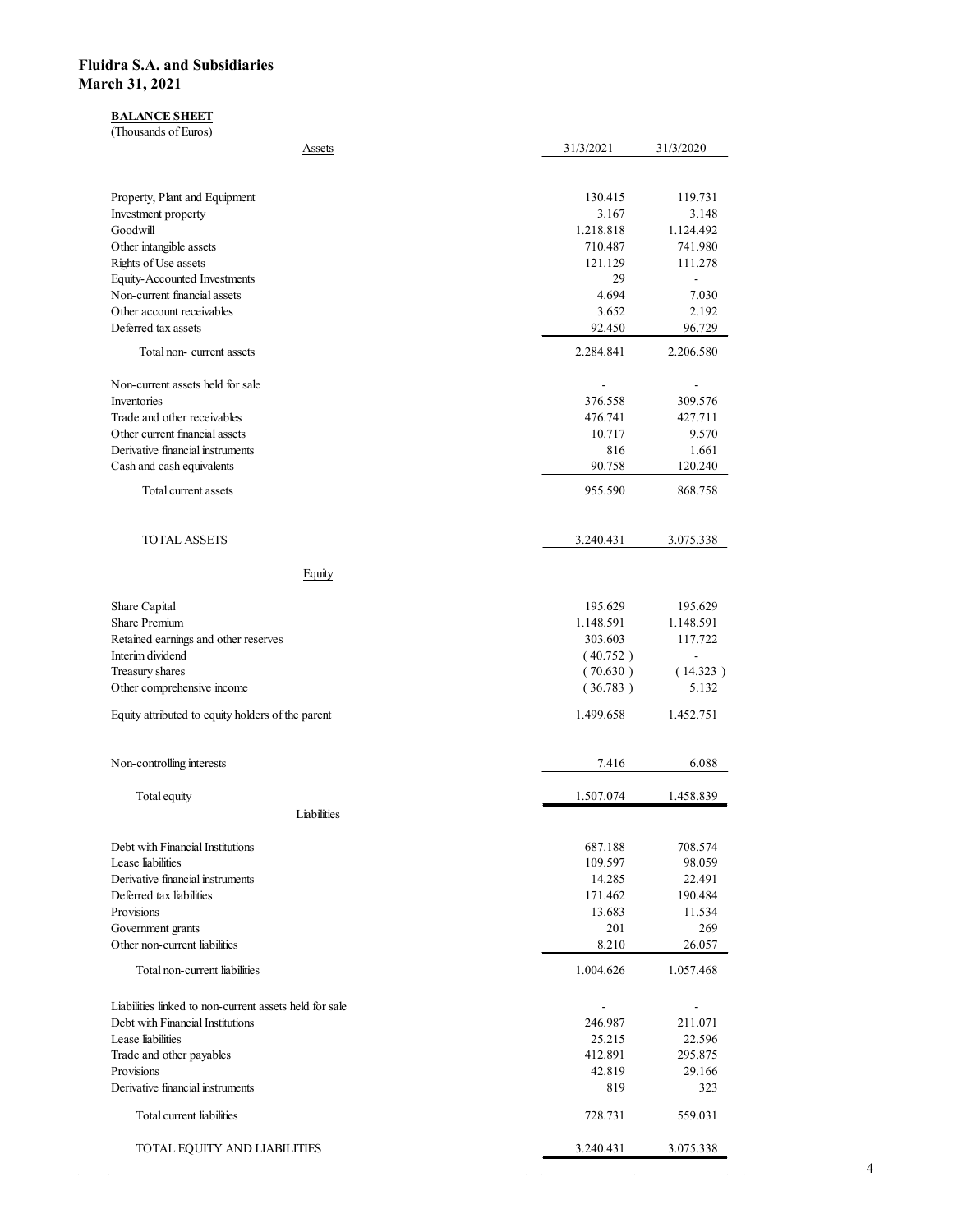| idra S.A. and Subsidiaries<br>rch 31, 2021                                                       |                          |                          |
|--------------------------------------------------------------------------------------------------|--------------------------|--------------------------|
|                                                                                                  |                          |                          |
|                                                                                                  |                          |                          |
|                                                                                                  |                          |                          |
|                                                                                                  |                          |                          |
|                                                                                                  |                          |                          |
|                                                                                                  |                          |                          |
|                                                                                                  |                          |                          |
|                                                                                                  |                          |                          |
| (Thousands of Euros)                                                                             | 31/3/2021                | 31/3/2020                |
|                                                                                                  |                          |                          |
|                                                                                                  |                          |                          |
| Operating Income                                                                                 |                          |                          |
| Sales of goods and finished products                                                             | 508.358                  | 315.815                  |
| Income from the rendering services                                                               | 5.514                    | 4.924                    |
| Work perfomed by the Group and capitalised as non-current assets                                 | 2.935                    | 3.163                    |
| Total operating income                                                                           | 516.807                  | 323.902                  |
| Operating expenses                                                                               |                          |                          |
|                                                                                                  |                          |                          |
| Change in inventories of finished products, work in                                              |                          |                          |
| progress and raw material consumables                                                            | (235.962)                | (146.031)                |
| <b>Employee Benefits Expense</b><br>Depreciation and amortization expenses and impairment losses | (82.848)<br>(27.987)     | (70.144)<br>(30.102)     |
| Other operating expenses                                                                         | (70.279)                 | (60.064)                 |
| Total operating expenses                                                                         | (417.076)                | (306.341)                |
|                                                                                                  |                          |                          |
| Other profit / (loss)                                                                            |                          |                          |
| Profit / (loss) from sale of fixed assets                                                        | 40                       | 123                      |
| Total other profit / (loss)                                                                      | 40                       | 123                      |
|                                                                                                  |                          |                          |
| Operating profit                                                                                 | 99.771                   | 17.684                   |
|                                                                                                  |                          |                          |
| Finance income / (expenses)                                                                      |                          |                          |
| Finance income                                                                                   | 1.805                    | 5.638                    |
| Finance expenses                                                                                 | (8.296)                  | (10.407)                 |
| Financial Expenses of Lease Liabilities                                                          | (1.256)                  | (1.255)                  |
| Exchange gains / (losses)                                                                        | 550                      | (8.803)                  |
| Net financial income / (expense)                                                                 | (7.197)                  | (14.827)                 |
|                                                                                                  |                          |                          |
| Share in profit / (loss) for the year<br>from investments accounted for using the equity         | $\sim$                   | $\sim$                   |
| Profit / (loss) before tax from continuing operations                                            | 92.574                   | 2.857                    |
|                                                                                                  |                          |                          |
| Income tax expense                                                                               | (24.645)                 | (840)                    |
| Profit / (loss) after tax from continuing operations                                             | 67.929                   | 2.017                    |
| Profit / (loss) after tax from discontinued operations                                           | $\overline{\phantom{a}}$ | $\sim$                   |
|                                                                                                  |                          |                          |
| CONSOLIDATED PROFIT / (LOSS) AFTER TAX                                                           | 67.929                   | 2.017                    |
| Profit attributed to non-controlling interest                                                    | 605                      | 435                      |
| Profit attributed to equity holders of the parent                                                | 67.323                   | 1.582                    |
| From continuing operations                                                                       | 67.323                   | 1.582                    |
| From discontinued operations                                                                     | $\overline{\phantom{a}}$ | $\overline{\phantom{a}}$ |
|                                                                                                  |                          |                          |
|                                                                                                  |                          |                          |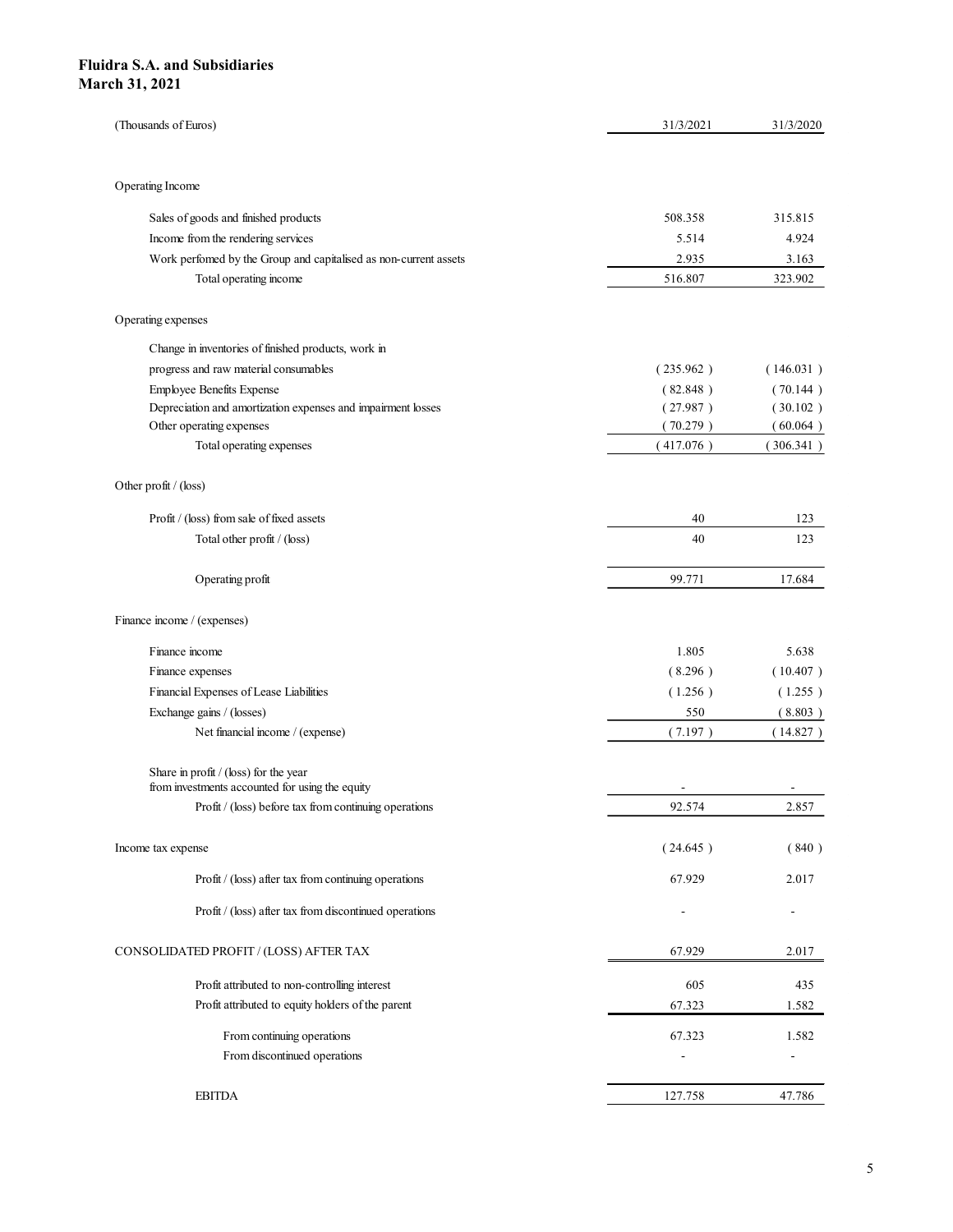#### Cash flows from operating activities

|                               | idra S.A. and Subsidiaries                                                                 |                |                  |
|-------------------------------|--------------------------------------------------------------------------------------------|----------------|------------------|
| rch 31, 2021                  |                                                                                            |                |                  |
|                               |                                                                                            |                |                  |
|                               |                                                                                            |                |                  |
|                               |                                                                                            |                |                  |
|                               | Cash flows from operating activities                                                       |                |                  |
|                               |                                                                                            |                |                  |
| Profit of the year before tax |                                                                                            | 92.574         | 2.857            |
| Adjustments for:              |                                                                                            |                |                  |
|                               | Amortization and depreciation                                                              | 27.987         | 29.848           |
|                               | Adjustments due to impairment of receivables                                               | 1.038          | 2.224            |
|                               | Provision for / (reversal of) impairment losses on assets                                  | $\bf{0}$       | 253              |
|                               | Provision for / (reversal of) impairment losses on financial assets                        | $\bf{0}$       | $\overline{0}$   |
|                               | Provision for / (reversal of) impairment losses on risks and expenses                      | 3.108          | 554              |
|                               | Provision for / (reversal of) impairment losses on inventories                             | 1.929          | (506)            |
|                               | Income from financial assets                                                               | (91)           | (3.787)          |
|                               | Financial cost                                                                             | 9.230          | 11.573           |
|                               | Exchange (gains) / losses                                                                  | (550)          | 8.803            |
|                               | Share in profit / (loss) for the year from associates accounted for using equity method    | $\overline{0}$ | $\boldsymbol{0}$ |
|                               | (Profit) / loss from the sale of property, plant and equipment and other intangible assets | (40)           | (123)            |
|                               | (Profit)/losses on the sale of subsidiaries                                                | $\bf{0}$       | $\overline{0}$   |
|                               | Government grants recognized in profit and loss                                            | (40)           | (34)             |
|                               | Shared-based payment expenses                                                              | 3.555          | 2.265            |
|                               | Adjustments to consideration given against gains/losses on business combinations           | $\bf{0}$       | $\overline{0}$   |
|                               | (Gains) / losses from derivative financial instruments at fair value                       | (1.518)        | (1.854)          |
|                               |                                                                                            |                |                  |
|                               | Operating profit before changes in working capital                                         | 137.182        | 52.074           |
|                               | Change in working capital, excluding effects of acquisitions and currency                  |                |                  |
| translation differencies      |                                                                                            |                |                  |
|                               |                                                                                            |                |                  |
|                               | Increase / (decrease) in trade and other receivables                                       | (207.649)      | (123.059)        |
|                               | Increase / (decrease) in inventories                                                       | (60.782)       | (48.131)         |
|                               | Increase / (decrease) in trade and other payables                                          | 48.266         | 887              |
|                               | Utilization of provisions                                                                  | $\bf{0}$       | (400)            |
|                               |                                                                                            |                |                  |
|                               | Cash Flows from operating activities                                                       | (82.983)       | (118.629)        |
| Interest paid                 |                                                                                            | (8.353)        | (10.976)         |
| Interest received             |                                                                                            | 88             | 255              |
|                               |                                                                                            |                |                  |
| Corporate income tax paid     |                                                                                            | (3.479)        | (785)            |
|                               | Net Cash Flows from operating activities                                                   | (94.727)       | (130.134)        |
|                               |                                                                                            |                |                  |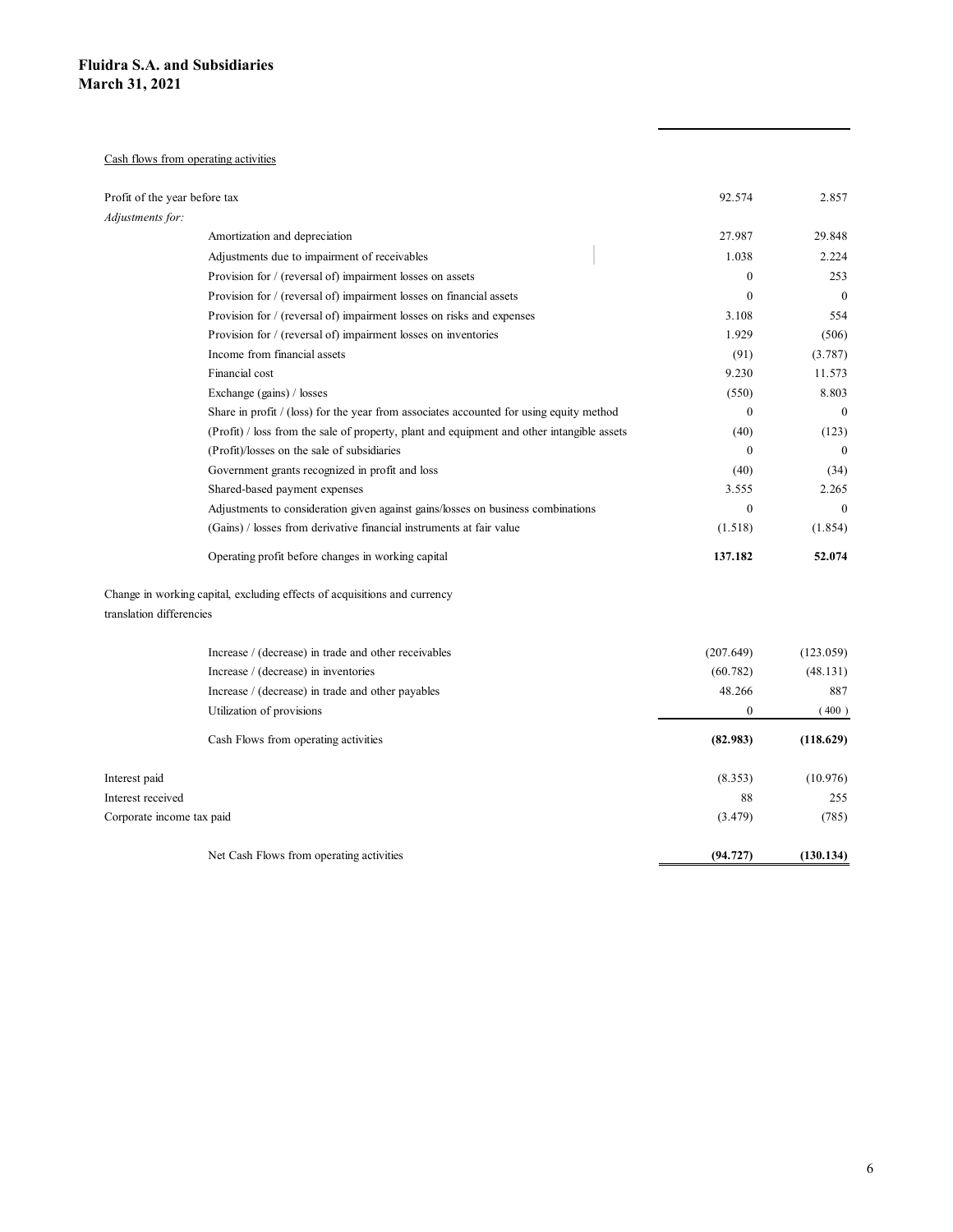#### Cash Flows from investing activities

| idra S.A. and Subsidiaries                                                   |                |                  |
|------------------------------------------------------------------------------|----------------|------------------|
| rch 31, 2021                                                                 |                |                  |
|                                                                              |                |                  |
| Cash Flows from investing activities                                         |                |                  |
|                                                                              |                |                  |
| From the sale of property, plant and equipment                               | 375            | 590              |
| From the sale of other intangible assets                                     | 450            | 294              |
| From the sale of financial assets                                            | 1.127          | 1.118            |
| Dividends received                                                           | $\bf{0}$       | $\mathbf{0}$     |
| Proceeds from the sale of subsidiaries, net of cash used                     | $\sim$         | $\mathbf{0}$     |
| Proceeds from the sale of subsidiaries in prior years                        | 105            | $\overline{0}$   |
| Acquisition of property, plant and equipment                                 | (6.756)        | (5.782)          |
| Acquisition of intangible assets                                             | (4.907)        | (4.161)          |
| Acquisition of other financial assets                                        | (654)          | (672)            |
| Payments for adquisitions of subsidiaries , net of cash and cash equivalents | (164.076)      | (8.104)          |
| Payments for acquisitions of subsidiaries in prior years                     | (8.152)        | (7.347)          |
|                                                                              |                |                  |
| Net Cash Flows used in investing activities                                  | (182.488)      | (24.063)         |
| Cash Flows from financing activities                                         |                |                  |
| Payments for repurchase of treasury shares                                   | (51.283)       | (789)            |
| Proceeds from the sale of treasury shares                                    | 21.658         | 565              |
| Proceeds from grants                                                         | $\blacksquare$ | $\boldsymbol{0}$ |
| Proceeds from bank financing                                                 | 226.845        | 192.125          |
| Payments from bank borrowings                                                | (54.186)       | (153.188)        |
| Lease liability payments                                                     | (5.595)        | (5.710)          |
| Dividends paid                                                               | (17)           | (77)             |
| Net Cash Flows from financing activities                                     | 137.422        | 32.927           |
|                                                                              |                |                  |
| Net increase / (decrease) in cash and cash equivalents                       | (139.793)      | (121.270)        |

#### Cash Flows from financing activities

| From the sale of other intangible assets                                                      | 450            | 294          |
|-----------------------------------------------------------------------------------------------|----------------|--------------|
| From the sale of financial assets                                                             | 1.127          | 1.118        |
| Dividends received                                                                            | $\overline{0}$ | $\theta$     |
| Proceeds from the sale of subsidiaries, net of cash used                                      |                | $\theta$     |
| Proceeds from the sale of subsidiaries in prior years                                         | 105            | $\theta$     |
| Acquisition of property, plant and equipment                                                  | (6.756)        | (5.782)      |
| Acquisition of intangible assets                                                              | (4.907)        | (4.161)      |
| Acquisition of other financial assets                                                         | (654)          | (672)        |
| Payments for adquisitions of subsidiaries , net of cash and cash equivalents                  | (164.076)      | (8.104)      |
| Payments for acquisitions of subsidiaries in prior years                                      | (8.152)        | (7.347)      |
| Net Cash Flows used in investing activities                                                   | (182.488)      | (24.063)     |
| Cash Flows from financing activities                                                          |                |              |
| Payments for repurchase of treasury shares                                                    | (51.283)       | (789)        |
| Proceeds from the sale of treasury shares                                                     | 21.658         | 565          |
| Proceeds from grants                                                                          |                | $\mathbf{0}$ |
| Proceeds from bank financing                                                                  | 226.845        | 192.125      |
| Payments from bank borrowings                                                                 | (54.186)       | (153.188)    |
| Lease liability payments                                                                      | (5.595)        | (5.710)      |
| Dividends paid                                                                                | (17)           | (77)         |
| Net Cash Flows from financing activities                                                      | 137.422        | 32.927       |
| Net increase / (decrease) in cash and cash equivalents                                        | (139.793)      | (121.270)    |
| Cash and cash equivalents as of January 1, 2021                                               | 225.631        | 242.240      |
| Effect of currency translation differences on cash                                            | 4.920          | (730)        |
| Cash and cash equivalents as of March 31, 2021                                                | 90.758         | 120.240      |
| Note: This cash flow includes cash flows arising from continuing and discontinued operations. |                |              |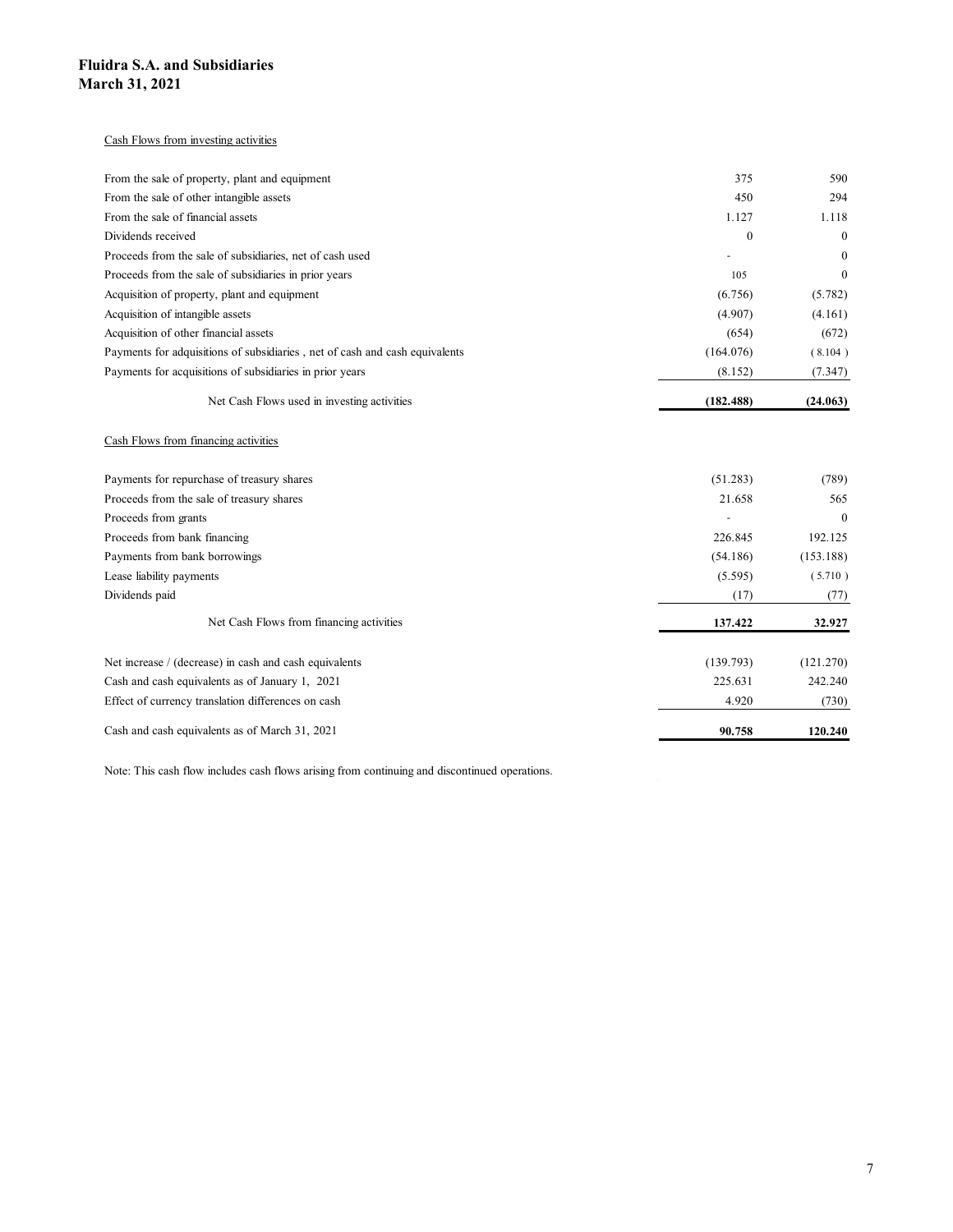### Calculation and Reconciliation of EBITDA

| <b>Fluidra S.A. and Subsidiaries</b>                          |              |
|---------------------------------------------------------------|--------------|
|                                                               |              |
|                                                               |              |
| <b>March 31, 2021</b>                                         |              |
|                                                               |              |
|                                                               |              |
|                                                               |              |
| <b>Calculation and Reconciliation of EBITDA</b>               |              |
|                                                               |              |
| (in millions of Euros)                                        | March 21 LTM |
| Net Profit attributed to equity holders of the parent company | 162,1        |
| Income Tax Expense                                            | 62,9         |
| Finance Income                                                | (3,5)        |
| Finance Costs                                                 | 40,7         |
| Exchange gains / (losses)                                     | 0,3          |
| Depreciation & Amortisation Expense & Impairment              | 115,9        |
| Minority Interest                                             | 3,7          |
| <b>Reported EBITDA</b>                                        | 382,0        |
| Integration related and other Non-Recurring Expenses          | 7,9          |
| Share based payment expense                                   | 10,4         |
| Run Rate synergies                                            | 3,0          |
| Profit/Loss from sale of subsidiaries                         | 0,7          |
| EBITDA April 20 - March 21                                    | 404,1        |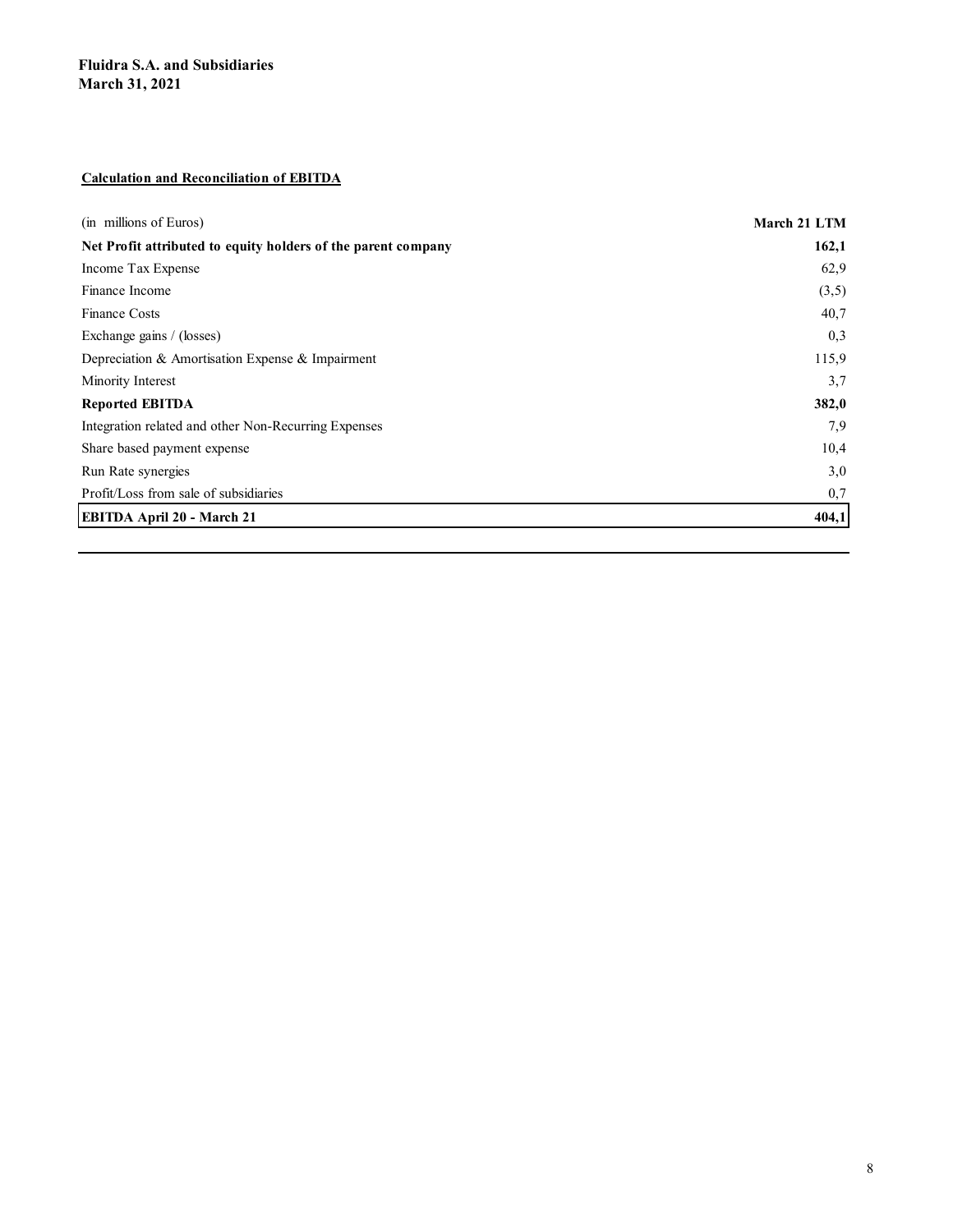| <b>Fluidra S.A. and Subsidiaries</b>          |             |  |
|-----------------------------------------------|-------------|--|
| <b>March 31, 2021</b>                         |             |  |
| (in millions of Euros)                        | At 31 March |  |
|                                               | 2021        |  |
|                                               |             |  |
| First-lien credit facility                    | 706,3       |  |
| Asset-based lending facility                  | 70,8        |  |
| Other debt                                    | 171,3       |  |
| <b>Total debt</b>                             | 948,4       |  |
| Unamortized debt issuance costs               | (14,3)      |  |
| Debt, current and non-current                 | 934,2       |  |
| Current portion of first-lien credit facility | 7,2         |  |
| Asset-based lending facility                  | 70,8        |  |
| Current portion of other debt                 | 123,7       |  |
| Debt, current                                 | 201,7       |  |
|                                               |             |  |
| Debt, non-current                             | 732,5       |  |
| <b>Lease liabilities</b>                      | 134,8       |  |
| Cash and Cash Equivalents                     | 90,8        |  |
| Non Current Financial Assets                  | 4,7         |  |
| <b>Current Financial Assets</b>               | 10,7        |  |
| Derivative Instruments                        | (14,3)      |  |
| Total Cash & Financial Assets                 | 91,9        |  |
| Net Financial Debt as per Group Definition    | 842,3       |  |
|                                               |             |  |
| Net Debt as per Group Definition              | 977,1       |  |